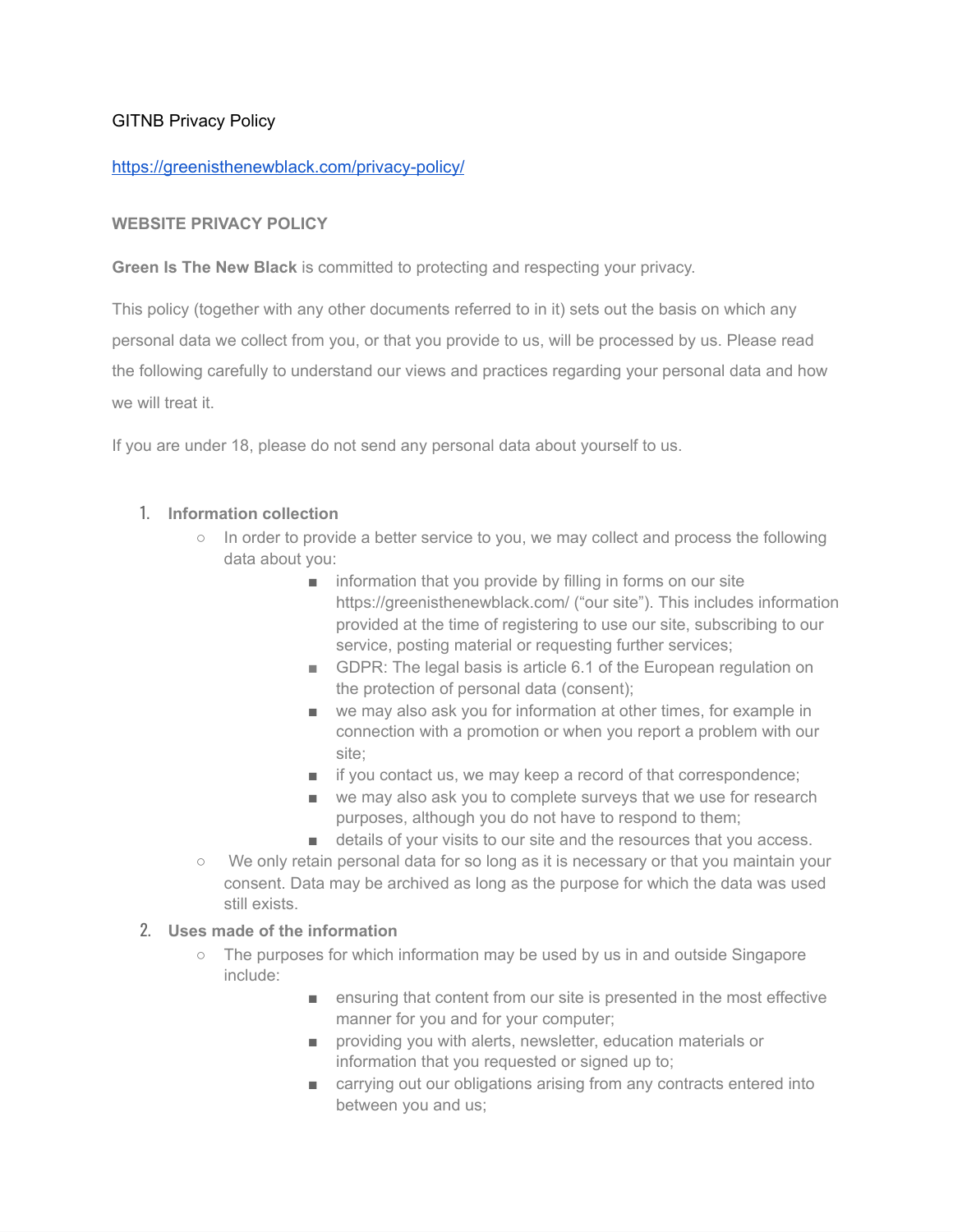- allowing you to participate in interactive features of our service, when you choose to do so;
- designing and conducting surveys/questionnaires for client profiling/segmentation, statistical analysis, improving and furthering the provision of our products and services;
- complying with laws and regulations applicable to us or any of our affiliates in or outside Singapore;
- legal proceedings, including collecting overdue amounts and seeking professional advices;
- researching, designing and launching services or products including seminars/events/forums;
- promoting and marketing services and products subject to your exercise of the opt-out right (please see further details in Clause 2.2 below); or
- purposes directly related or incidental to the above.
- We intend to use your data in direct marketing and we require your consent (which includes an indication of no objection) for that purpose. In this connection, please note that:
	- your name, contact details (including address, contact number, email address), products and services information, transaction pattern and behaviour, background and demographic data held by us from time to time may be used by us in direct marketing;
	- the following classes of services, products and subjects may be marketed in direct marketing:
		- services and products related to our site and/or our affiliates (including marketing affiliates programs we are a part of);
		- reward, loyalty or privileges programmes, promotional offers and related services; and
		- invitations to events such as seminars/webinars/tele-seminars, conferences, live programs or events.
	- We may conduct direct marketing via fax, email, direct mail, telephone and other means of communication or send e-newsletters to you.
	- You may choose not to receive promotional materials, by simply telling us (see below for contact details), and we will cease to do so, without charge.

# 3. **Disclosure of your information**

- We will keep the personal data we hold confidential but may provide information to:
	- personnel, agents, advisers, auditors, contractors, financial institutions, and service providers in connection with our operations or services;
	- our overseas offices, affiliates, business partners and counterparts (if any);
	- persons under a duty of confidentiality to us;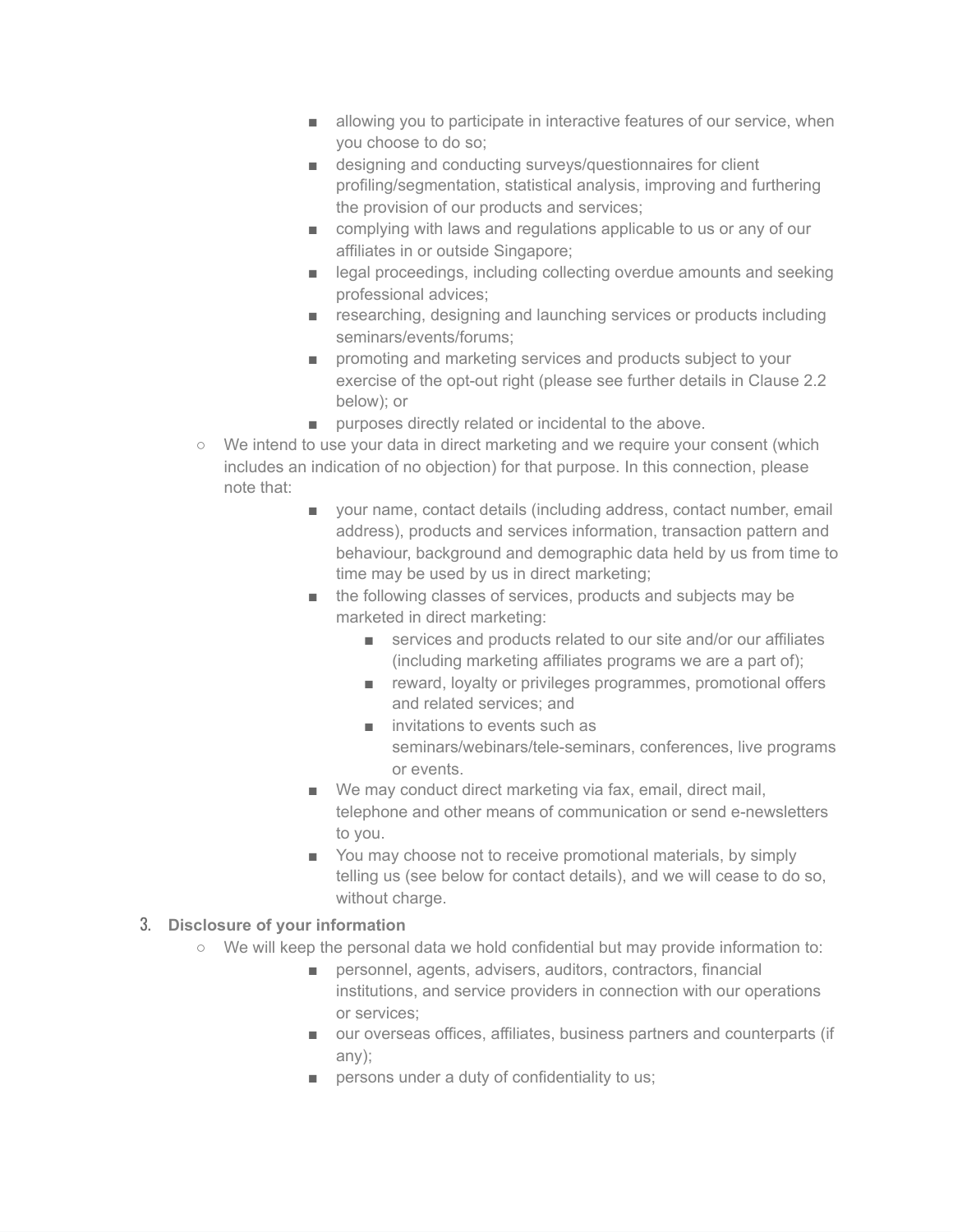- persons to whom we are required to make disclosure under applicable laws and regulations in or outside Singapore; or
- actual or proposed transferees or participants of our services in or outside Singapore.
- **Cookies**
	- Our website uses cookies to distinguish you from other users of our website. This helps us to provide you with a good experience when you browse our website and also allows us to improve our site. By continuing to browse the site, you are agreeing to our use of cookies.
	- A cookie is a small file of letters and numbers that we store on your browser or the hard drive of your computer if you agree. Cookies contain information that is transferred to your computer's hard drive.
	- We use the following cookies:
		- **Strictly necessary cookies.** These are cookies that are required for the operation of our website. They include, for example, cookies that enable you to log into secure areas of our website, use a shopping cart or make use of e-billing services.
		- **Analytical/performance cookies.** They allow us to recognise and count the number of visitors and to see how visitors move around our website when they are using it. This helps us to improve the way our website works, for example, by ensuring that users are finding what they are looking for easily.
		- **Functionality cookies.** These are used to recognise you when you return to our website. This enables us to personalise our content for you, greet you by name and remember your preferences (for example, your choice of language or region).
		- **Targeting cookies.** These cookies record your visit to our website, the pages you have visited and the links you have followed. We will use this information to make our website and the advertising displayed on it more relevant to your interests. We may also share this information with third parties for this purpose.
	- Please note that third parties (including, for example, advertising networks and providers of external services like web traffic analysis services) may also use cookies, over which we have no control. These cookies are likely to be analytical/performance cookies or targeting cookies.
	- Our website uses Google Analytics, a web traffic analysis service provided by Google Inc. ("Google"). Please refer to http://www.google.com/policies/privacy/partners to find out more about how Google uses data when you use our website and how to control the information sent to Google.
	- You block cookies by activating the setting on your browser that allows you to refuse the setting of all or some cookies. However, if you use your browser settings to block all cookies (including essential cookies) you may not be able to access all or parts of our site.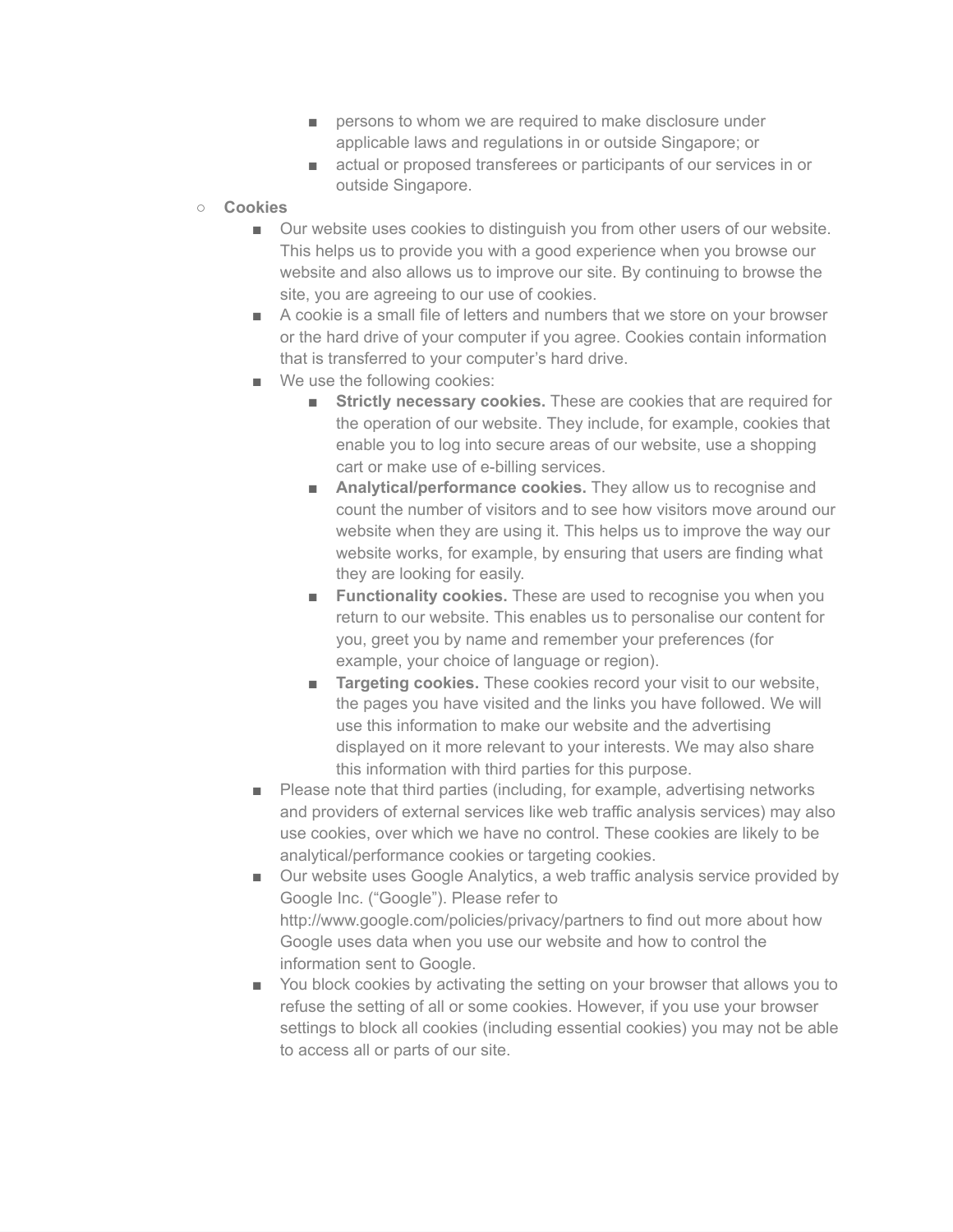- Furthermore, you can prevent Google's collection and processing of data by using the Google Ads Settings page or downloading and installing their browser plug-in [\(https://tools.google.com/dlpage/gaoptout](https://tools.google.com/dlpage/gaoptout)).
- **Security**
	- All information you provide to us is stored on our secure servers. Where we have given you (or where you have chosen) a password which enables you to access certain parts of our site, you are responsible for keeping this password confidential. We ask you not to share a password with anyone.
	- Unfortunately, the transmission of information via the internet is not completely secure. Although we will do our best to protect your personal data, we cannot guarantee the security of your data transmitted to our site; any transmission is at your own risk and you agree not to hold us responsible for any breach of security while accessing the internet that is out of our control. Once we have received your information, we will use strict procedures and security features to try to prevent unauthorised access.
- **Third Party Websites**
	- Our Website may contain links to other sites (the "**Linked Sites**"). We are not responsible for the privacy policies or practices of such other Linked Sites. We encourage our users to be aware when leaving our website to read the privacy policies or statements of each Linked Site that collects your personal data. You agree to waive any claim against us with respect to the Linked Sites.

### 4. **Changes to our privacy policy**

○ We may update this privacy policy from time to time in order to reflect, for example, changes to our practices or for other operational, legal or regulatory reasons. Any changes we may make to our Privacy Policy in the future will be posted on this page. Your continued use of our services constitutes your agreement to this Privacy Policy and any updates.

### 5. **Data Transfers**

○ We may hold your data on servers in Singapore and any other territories as we see fit from time to time. We may also transfer your data to our overseas offices or to any people listed at Clause 3.1 above, who may be located in or outside of Singapore.

### 6. **Your Consent and Rights**

- By using our service, making an application or visiting our website, you consent to the collection and use of your information and other activities as outlined in this policy.
- Under the General Data Protection Regulation (the "**GDPR**"), individuals have the right:
	- the right of access their personal data;
	- the right to rectification of their personal data;
	- the right to erasure of their personal data;
	- the right to restrict processing of their personal data;
	- the right to data portability of their personal data;
	- the right to object to the processing of their personal data;